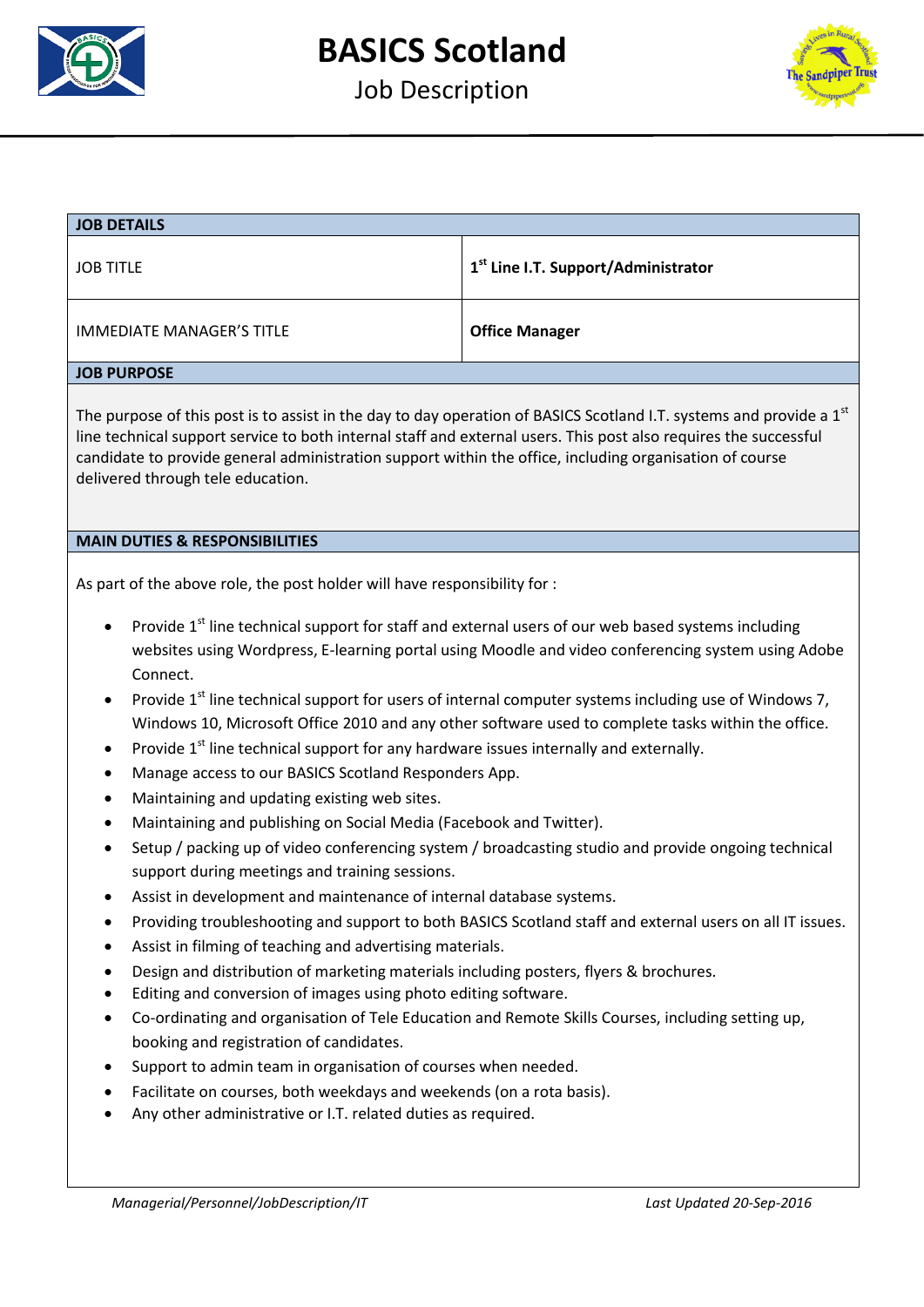



# **ROLE OF BASICS EDUCATION SCOTLAND**

BASICS Education Scotland was established in 1995 to provide high quality immediate care training to health professionals in Scotland. BASICS Education Scotland provides a variety of educational courses including immediate medical care courses, pre hospital paediatric care courses, major incident courses and emergency medicine courses. Many of these courses are run under license from other organisations such as the Advanced Life Support Group and the Faculty of Pre Hospital Care of the Royal College of Surgeons, Edinburgh. BASICS Scotland works close with The Sandpiper Trust. The trust provides Sandpiper Bags to health service professionals who have completed immediate care training. As well as providing bags, the Trust has provided vehicle locators and additional equipment to responders. In addition, it has provided training equipment, including simulators to BASICS Scotland. This valuable symbiotic relationship makes BASICS Scotland unique amongst training providers in that not only do we provide education, we also proved participants with the equipment they are taught to use.

BASICS Scotland receives funding from the National Health Service Education Scotland (NES) to provide immediate care courses to health professionals working in remote and rural areas of Scotland.

It achieves this by delivering courses in convenient locations throughout Scotland. BASICS Education Scotland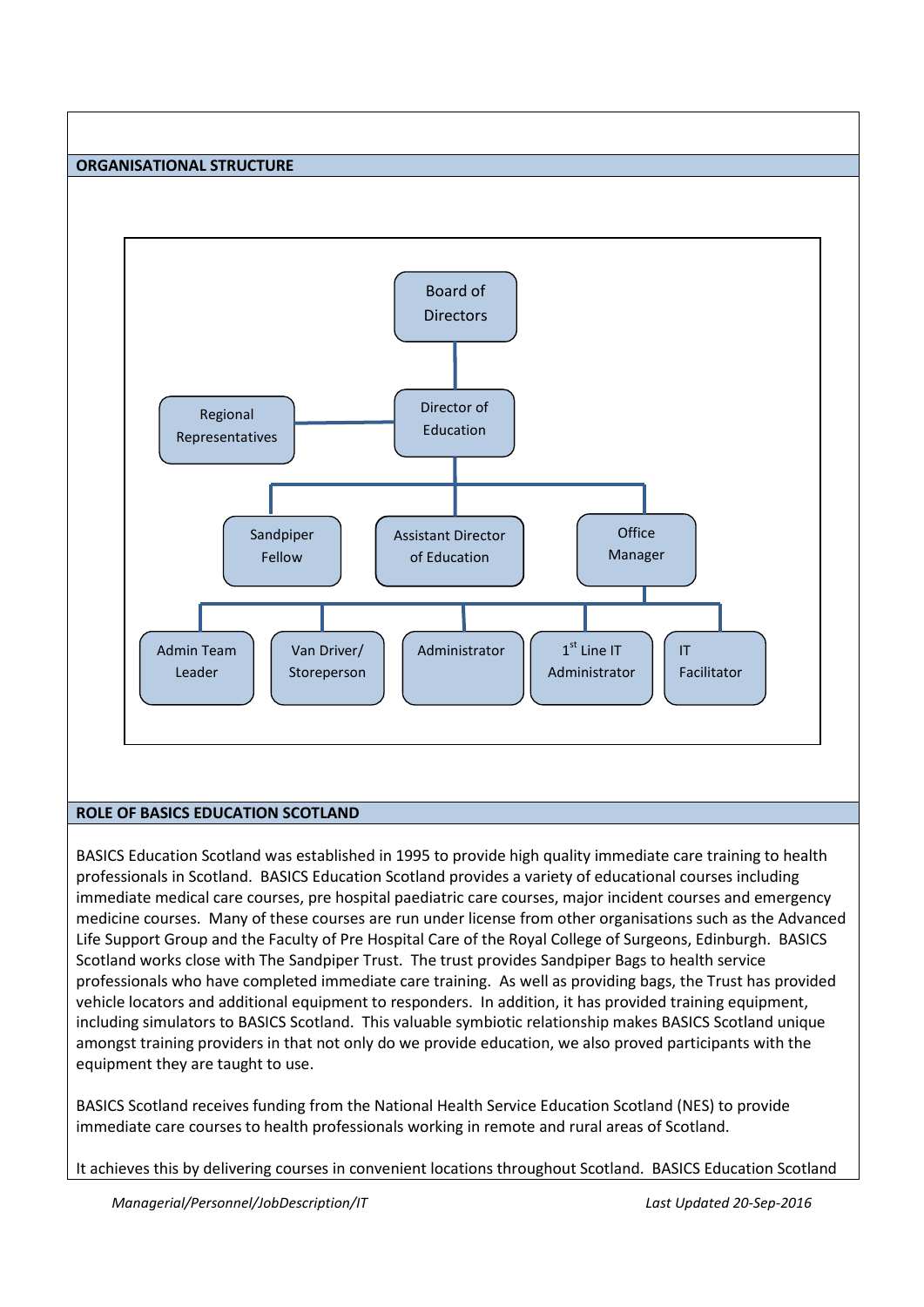aims to provide all its educational courses in the most supportive, informal and convenient manner as possible to those attending its courses.

In addition to providing training courses, we co-ordinate local Responder Schemes throughout remote and rural Scotland and work closely with Scottish Ambulance Service, the Emergency Medical Retrieval Service and hospital based pre-hospital care teams based in Scotland.

BASICS Scotland Responders are rural GP's, Nurses and Paramedics who have received additional training through BASICS Scotland. Each of our Responders is provided with equipment including a Sandpiper Bag and access to a defibrillator. Many Responders have also been issued with an automatic Vehicle Locator System to allow contact with their local Ambulance Control and tracking of their vehicle's location.

# **SYSTEMS AND EQUIPMENT**

You will be required to use the following:

- Daily use of computer/laptop for prolonged periods of time.
- Standard Microsoft Office programs, eg Word, Excel, Powerpoint, Outlook.
- Moodle system currently used for VLE.
- Adobe Connect currently used for video conferencing.
- Adobe Creative Suite currently used for photo editing, marketing materials and video editing.
- Understanding of online video hosting and survey systems.
- Use of network printers and photocopiers when required.
- Use of Internet.
- Use of telephone systems.
- Use of equipment to provide methods of presenting information such as projectors, video, laptops etc.
- Use of video cameras and recording equipment.

# **ASSIGNMENT, GENERATION AND REVIEW OF WORK**

The post holder will have a level of responsibility and independence and be expected to resolve all day-to-day issues and queries without the need for guidance.

They will be able to prioritise workloads ensuring work plan and assigned projects are well managed and completed on time whilst demonstrating high regard for quality of output as well as completion of the task.

The post holder will meet with management and the clinical development team on a regular basis to discuss progress against their workplan and review priorities.

A formal review of work will be through annual appraisal.

**COMMUNICATIONS AND WORKING RELATIONSHIPS**

Within your everyday working environment you will:

- Keep your line manager informed of progress against your agreed work plan and highlight any potential issues or risks which may affect project or workplan delivery.
- Select and use appropriate communication styles to convey and provide advice and guidance on a range of technical concepts that are sometimes complex, so that they are understood by specialists and non-specialists.